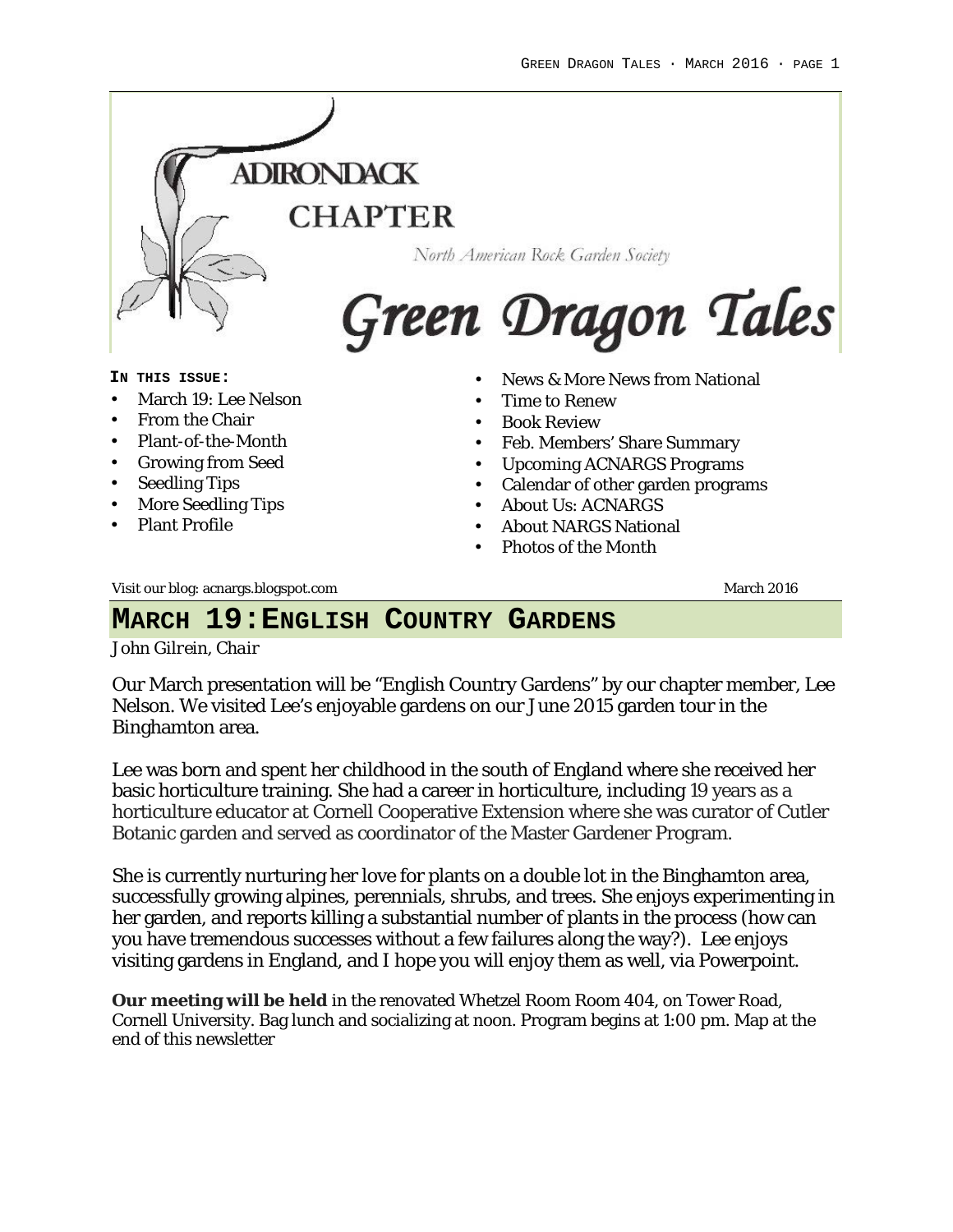## **FROM THE CHAIR**

#### *John Gilrein, ACNARGS Chair*

It will be good to get back into the swing of ACNARGS after a few months without many tasks to do! I appreciate the break from the many gardening tasks that need to get done, and I'm already itching to get back into it again. Do gardeners in Florida never get a break? Or maybe they just have a work slow down in summer when the temperature and humidity are both in the 90's for a few months?

It's not too early to get out and pull a few weeds when the weather is warm, as long as the ground is not frozen. We had a little snow here until warm weather this weekend, which helped to keep the ground from freezing, so I did get a few weeds. Our el Nino winter is still in effect, with the temperature fluctuating a lot between warm and cold, encouraging the winter aconites (*Eranthus hyemalis*) into bloom, earlier than normal.



*Photo: Martin Olsson (mnemo on en/sv wikipedia and commons*

Now that it's back to cold again, what's a gardener to do? The mail order vendors are

pushing out garden catalogs, so it's a good time to catalog shop, and order plants if you're going to get plants via mail order. And order seeds of course, as well. Research online where to get a plant treasure you have not been able to find locally. Plot out on paper how you'll plant your vegetable garden, or a new garden you've been dreaming of. Stock up on your gardening supplies like potting soil and soil amendments. Build a hypertufa trough.

Plant your seeds of alpines and perennials needing stratification (I confess to not having started that yet); there's still time to let seeds stratify outside. Plan a trip with a garden tour or even a day trip to a garden center (e.g. Watson's) or university (Cornell) that has a greenhouse, or to a garden show within driving distance. Barter with a gardening friend to swap plants for labor (or vice versa). Repot houseplants that need it, before you're too busy playing outside. Maybe it's obvious that when I'm not playing in the garden, I'm still *thinking* about it.

We're just getting into a good year of presentations, plants, and camaraderie. Hope to see you soon.

#### **PLANT-OF-THE-MONTH: ASARUM ARIFOLIUM**

#### *John Gilrein, Chair*

Our March 2016 POM is *Asarum (Hexatylis) arifolium*, in the plant family Aristilocaceae (birthwort family, Dutchman's pipe and gingers). *Asarum arifolium* grows 6 to 8 inches high, in a slowly spreading mat of mottled leaves, shaped like a cross between a heart and an arrowhead. It is native to the southeastern US, hardy to zone 5,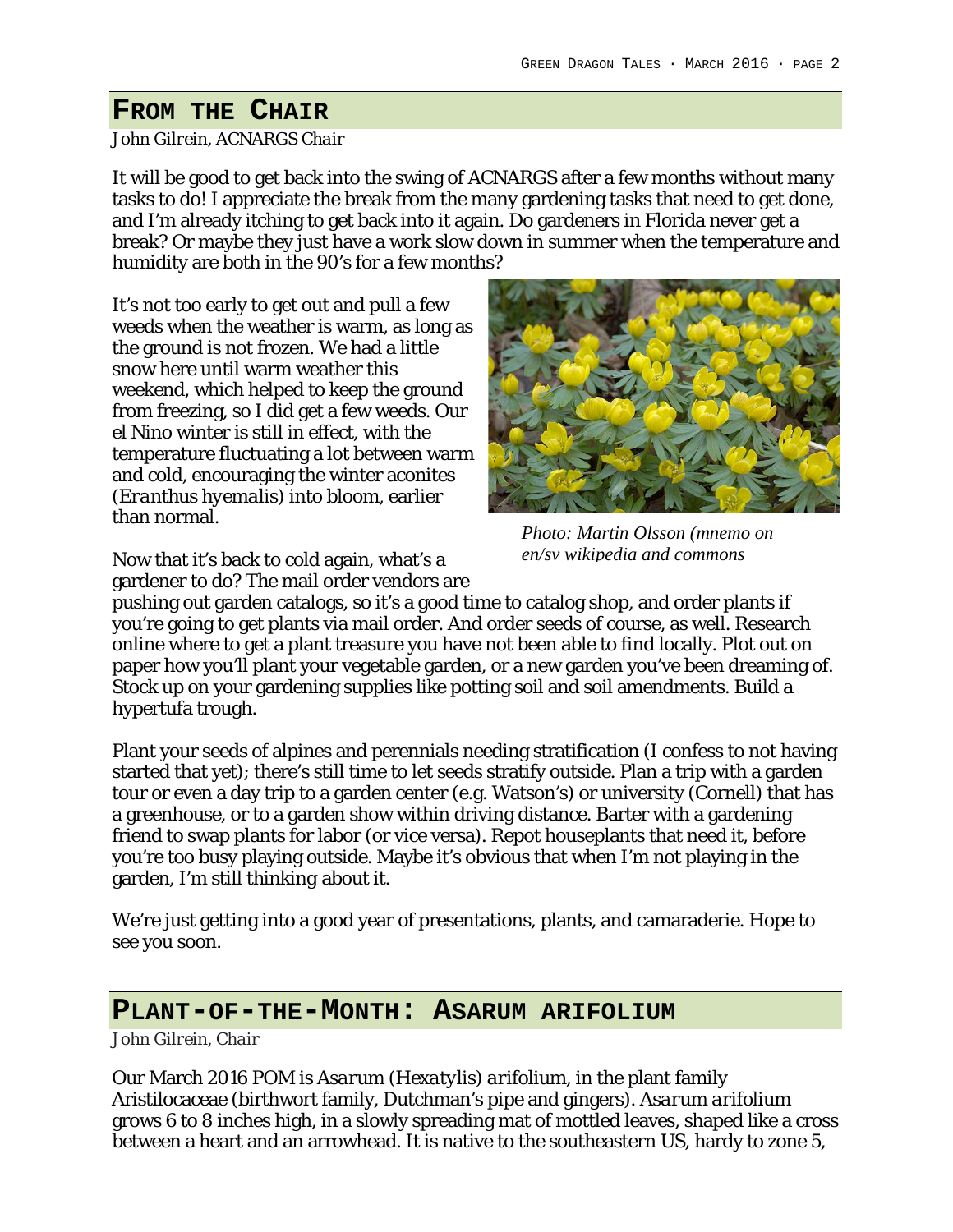and the leaves are theoretically evergreen, though in our challenging winters, the leaves may not persist through the winter.



*Photo courtesy of Sandy's Plants, sandysplants.com*

This is a woodland garden plant for light shade to full shade, with well-drained, humus rich, moist soil. The leaves have an anise-like smell, and the plant has some deer resistance. The flowers are pink to brown jugs that partially hide under the foliage, similar to *A. canadense* (our native wild ginger) and *A. europaeum* (European ginger). This will be a low care plant, if provided good conditions.

For a view of some of the other gingers, check out the website of John Lonsdale, Edgewood Gardens. If the weather is not conducive to planting out right now, simply hold your plant in a cool to cold bright location and keep it moist until you can plant it.

### **GROWING FROM SEED: MILK JUG TECHNIQUE**

*Reprinted by permission from "A Garden for the House: Home & Garden Inspiration from Kevin Lee Jacobs (http://www.agardenforthehouse.com)*

BELIEVE IT OR NOT, I start my summer garden in December and January, using a neat trick called "Winter-Sowing." Winter-sowing is an outdoor method of seed germination (invented by **Trudi Davidoff**) which requires just two things: miniature greenhouses (made from recycled water and milk jugs) and Mother Nature. You can winter-sow your way to a beautiful garden, too…*for pennies*. Here's how:

**Make a Greenhouse**. You can make a greenhouse from any number of clear or translucent plastic containers. Like other winter-sowers, I use recyclables, including gallon-size milk and water jugs, and, on rare occasions, 2-liter soda bottles. With jugs and bottles, use a pen-knife to cut around the middle, almost all the way around. The uncut half-inch or so will serve as a hinge.

Next, punch out drainage holes in the bottom of the container. I use a Phillips screwdriver,



heated over a flame at the stove, to facilitate the hole-punching job. Punch out also a few holes along the top portion of the jug. These extra holes provide ventilation. Ventilation is the key to preventing excess heat from building up in the greenhouse, and baking the seeds to death. Remove the cap from the jug or bottle. **Watch me make and plant a miniature greenhouse.**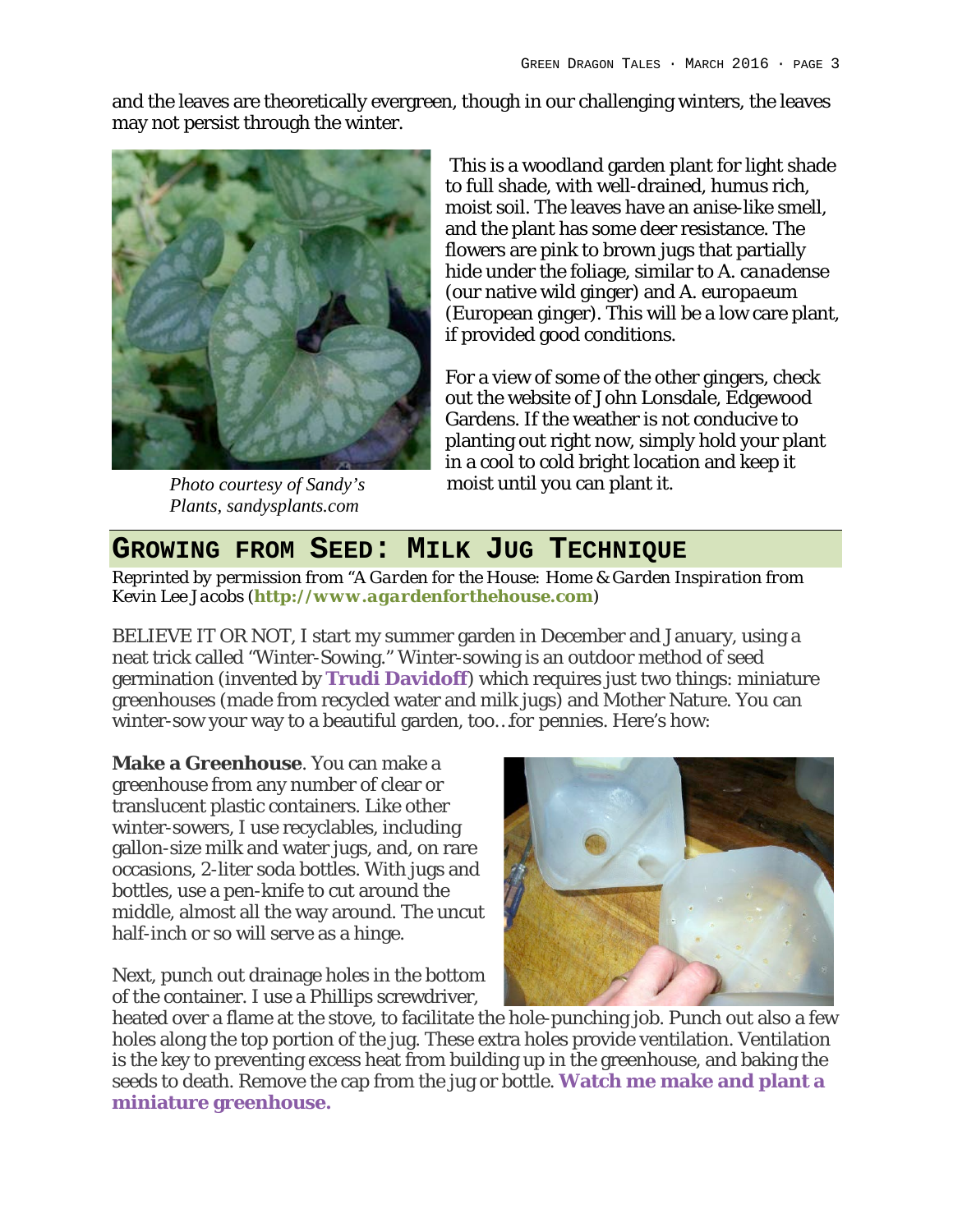**Select the Right Soil**. It is essential to use a light, fluffy, well-draining potting mixture. A commercial peat moss and perlite mix is fine. Pour the soil, preferably to a [minimum] depth of 2 to 3 inches, into the container.

**Water the Soil.** Moisten the mix thoroughly, and then let it drain.

**Sow the Seeds**. Sow your seeds on the soil surface. Cover the seeds with more soil, when necessary, in order to achieve the proper planting depth. Gently pat the mix down, so that seeds and soil make good contact. Then replace the lid, and secure it with a strip of duct tape, as illustrated above. If you live in a cold climate, as I do, plant your perennial and hardy annual seeds first. Should these sprout during a weird warm-spell in winter, they will not be harmed. Wait until March to plant tender annuals. More details here: **What to Winter-Sow…& When.**



**Remember to Label!** For each sowing, indicate with a permanent marker (or a paintpen) the seed variety and date sown. Do not omit this step, for there is nothing worse than finding, in spring, dozens of miniature greenhouses brimming with seedlings, and not knowing what they are!

**Bring the Greenhouse Outdoors**. Your planted and labeled greenhouse is now ready to brave the outdoor elements. Select a location that is safe from strong wind, but where sun, rain and snow will be freely admitted. My assorted greenhouses go on a wiremesh patio table, out of the reach of Lily the Beagle, who would otherwise knock them over. For further protection from tipping, I place them in a large plastic box, *with drainage holes in the bottom*.



At the first kiss of spring, but while nights are still freezing, seedlings will begin to emerge. This is the time to check for water. Open the tops, and if the soil appears dry, moisten thoroughly but gently, so as not to disturb tender root systems. Then close the tops. On warm, sunny days, I like to open the tops for

**Relax!** Now sit back and let Nature take over. As the weather chills and warms, your seeds will freeze and thaw. These natural actions loosen the seed-coatings. This is why advance soaking or nicking of hard-shelled seeds, such as Morning Glories and Sweet Peas, is not necessary when you winter-sow.

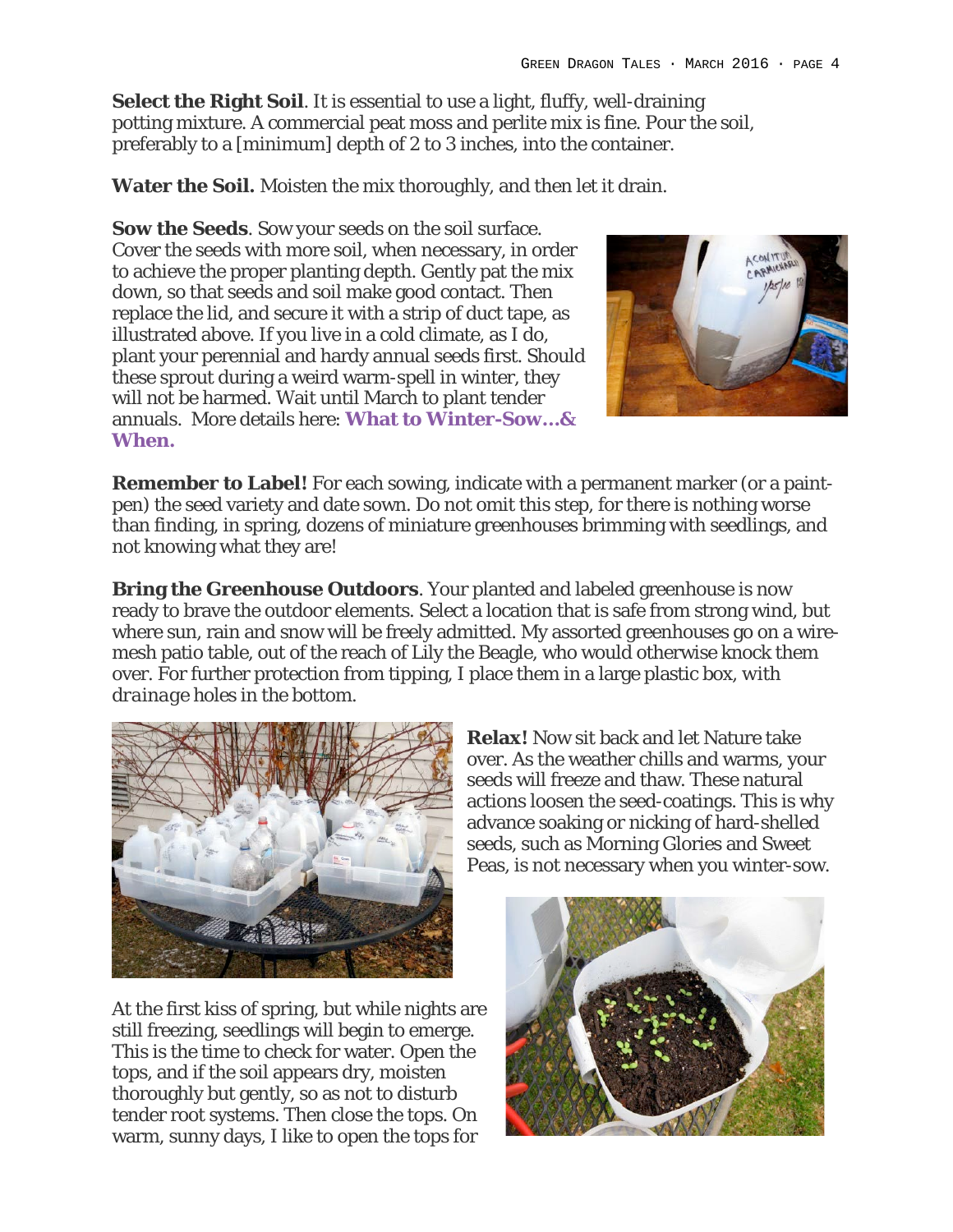hours at a time, and let the seedlings enjoy the fresh spring air. The tops, of course, are closed at dusk.

I can't tell you how advantageous winter-sowing can be. Last year I produced an entire garden's-worth of perennials this way (far too many, in fact), without the need for light-systems, heating devices, or seed-starting kits. And, unlike





seedlings, which more often than not are frail and spindly, winter-sown seeds grow up to be strong, sturdy plants, completely prepared for glorious careers in the open garden.

If I were you, I'd give winter-sowing a try. Honestly, it's the easiest, most cost-effective way to achieve a beautiful garden.

*Thanks to Terry Humphries for sharing this article. She is trying this method this year.*

germinated

### **SEEDLING TIPS: PREVENTING DAMPING OFF**

*Reprinted from Dave's Garden, February 11, 2011* 

Have you ever sown seeds indoors and no seedlings appeared, or seedlings appeared only to suddenly collapse and die? The culprit may have been damping-off.

Damping-off is a term that describes the death of seedlings due to rot. There are several species of fungi that may attack seedlings and lead to damping off. Rot can occur soon after germination--so soon that the roots are killed and no stem appears. Damping-off may also occur just after the stem appears, or after seedlings have put on some healthy looking growth. The seedling may suddenly wilt, or it may keel over from its base.

The best protection against damping-off is an ounce of prevention. Here are some easyto-follow measures:

- Ensure good drainage in seedlings' pots and trays.
- Set up a small fan to keep air moving.
- Ensure good light to promote strong growth, whether seedlings are in a window or on a light stand.
- Use clean seed-starting equipment, including containers and sterile seed-starting mix.
- Water from below by placing the pots or trays in a container of water or on a capillary mat. The water will soak up through the drainage holes. Once the top of the soil looks moist, remove the pots or trays from the water.
- When sowing seeds cover them only to the depth recommended on the packet, and no deeper. Instead of covering them with your seed-starting mix, cover them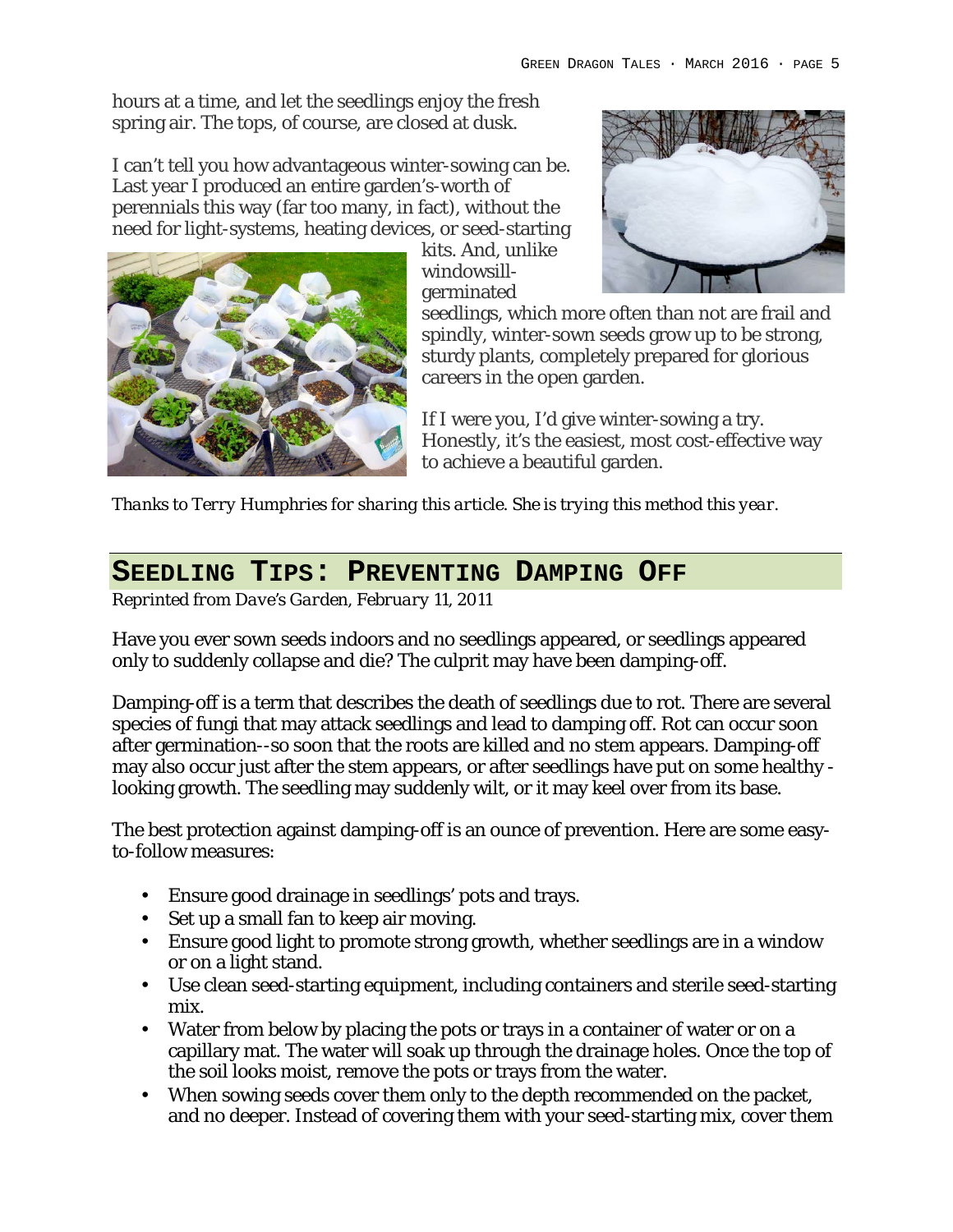instead with sphagnum moss, coarse sand or chicken grit. These materials are less likely to host fungi.

- Once seedlings appear, mist them daily with weak chamomile or clove tea, and/or dust the soil surface (one time only) with ground cinnamon or powdered charcoal.
- BRUSH YOUR SEEDLINGS. Seedlings started indoors tend to be weaker than those that sprout outside in the garden. Indoor seedlings tend to be taller and more tender, even if grown in strong light. The difference is the absence of wind-- -as wind shakes outdoor seedlings, their stems become stronger and their growth remains stocky. Indoors, you can re-create the effect of the blowing wind by "brushing" your seedlings.

Brush a folded piece of paper across the tops of small seedlings, quickly but gently bending them to horizontal and letting them pop up again. Do this twice a day for about a minute. As seedlings get larger, you can use your hand instead of the paper. In studies, seedlings that were brushed had smaller, darker leaves that grew closer together than those of seedlings that were not brushed.

### **MORE SEEDLING TIPS: ARTIFICIAL LIGHTS**

*Reprinted by permission from Alpine Line, newsletter of the Allegheny Chapter NARGS, January-March 2016 Issue*

Check the bulbs. Even if the bulbs still light (haven't burnt out), if the ends of the tubes are dark they should be replaced. An old bulb's light may be as little as half the strength of a new bulb. Clean the bulbs. Wipe them down with a damp cloth (make sure the unit is unplugged) or a dry duster to remove dust and grime that would otherwise diminish the light. Remember to do this once a week while your seeds grow.

Artificial light can make growing healthy seedlings as simple as a flick of a switch. These simple rules bring the best results when starting seeds on a light stand: Read the seed packet to learn whether the seeds need light to germinate. Most do not. After the seeds sprout, run the lights for 14 to 16 hours each day. Longer is not better; seedlings need a period of darkness during which they can rest. Keep the seedlings' top leaves no more than 3 to 5 inches from the bulbs. A fluorescent tube is brightest at its center and dimmer at its ends. Rotate seedlings over the course of each week so that all spend some days in the middle of the tray.

#### **PLANT PROFILE:** *ERYTHRONIUM AMERICANUM*

*Joe O'Rourke, Photos by Kevin Nixion; reprinted by permission from Finger Lakes Native Plant Society website www.FLNP.org*

When the sunny spots in our woods are carpeted by the nodding yellow flowers of the trout-lily, *Erythronium americanum*, it is a sure sign that spring has arrived in central New York.

As its name suggests, these lovely spring wildflowers are members of the lily family, *Liliaceae*. They like rich woods and are typically found growing in extensive colonies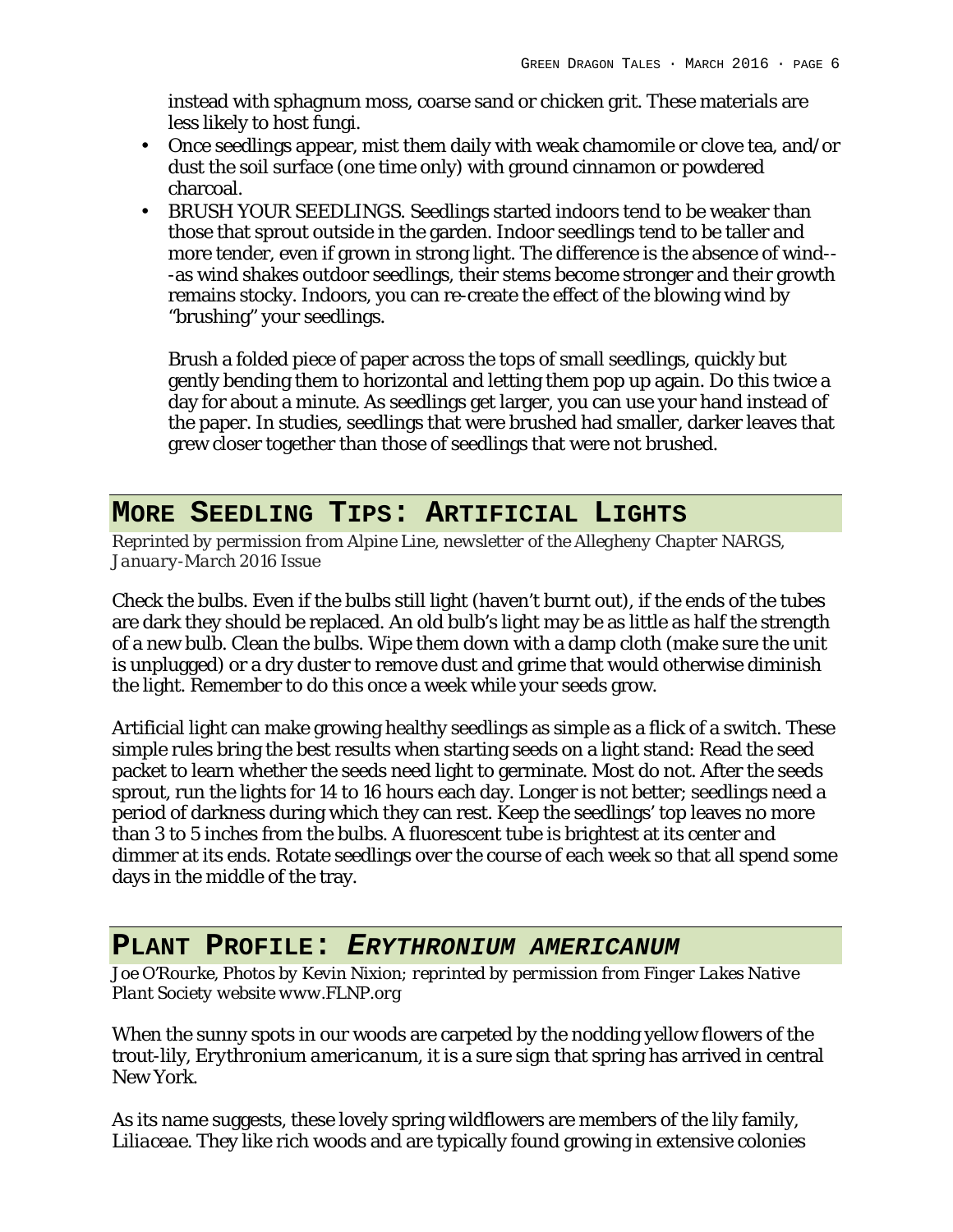consisting of hundreds of plants. Most plants will be flowerless, but the leaves themselves are attractive, having reddish-purple and lighter green blotches against a dark green background.

The plant can reproduce by seed, but it favors vegetative propagation. Each plant forms a corm, an underground tuber-like structure that stores food to help the plant survive the winter. The plants send out runners in the spring, which produce a new plant at the end. Young plants have single small leaves. They produce at least two leaves when they are big enough to flower, which can take up to seven years. One author mentions a study of trout lily in which "the colonies were found to average nearly 150 years in age and were as old as 1,300 years." (ref 1)

The plants are small, generally two to ten inches in height. In rich soils, you tend to find fewer and larger plants. In poorer soils, you tend to find more and smaller plants. The flower is large in comparison to the plant, being an inch or so in width. It has three reflexed sepals and three reflexed petals. The backs of the sepals may have a reddishpurple tinge.

*Erythronium americanum* goes by many names. It is called "adder's tongue" probably because its leaf resembles that of a tiny fern called adder's tongue, *Ophioglossum vulgatum*. Another common name is "dogtooth violet". The plants, but especially the leaves, resemble the European species of *Erythronium*, which is *Erythronium dens-canis*. The European species has flowers that are pink-purple colored and so it is called "dogtooth violet" even though it is not a violet, botanically.



"Dogtooth," I think, refers to the appearance of the corm. The naturalist, John Burroughs, coined the term "Trout lily," probably for the speckles or blotches on the leaves that resemble the markings of many kinds of trout.

There is a related species with white flowers, *Erythronium albidum*, which is found west of our area in the midland states. There are several records of it scattered throughout upstate New York including nearby Chenango County (ref 2). It does not occur in the Ithaca area. It is found in Western New York, but it is uncommon (ref 4). Weigand and Eames do not list the white species at all (ref 3).

#### **References:**

1)Shelter, Stanwyn G., Yellow Trout-lily - A Lily of Many Aliases 2) Personal communication with Anna Stalter, Bailey Hortorium, Ithaca, NY. 3) Wiegand, Karl M. and Eames, Arthur J., "The Flora of the Cayuga Lake Basin, New York"; Cornell University, Ithaca NY; July, 1925 4) **The New York Flora Atlas**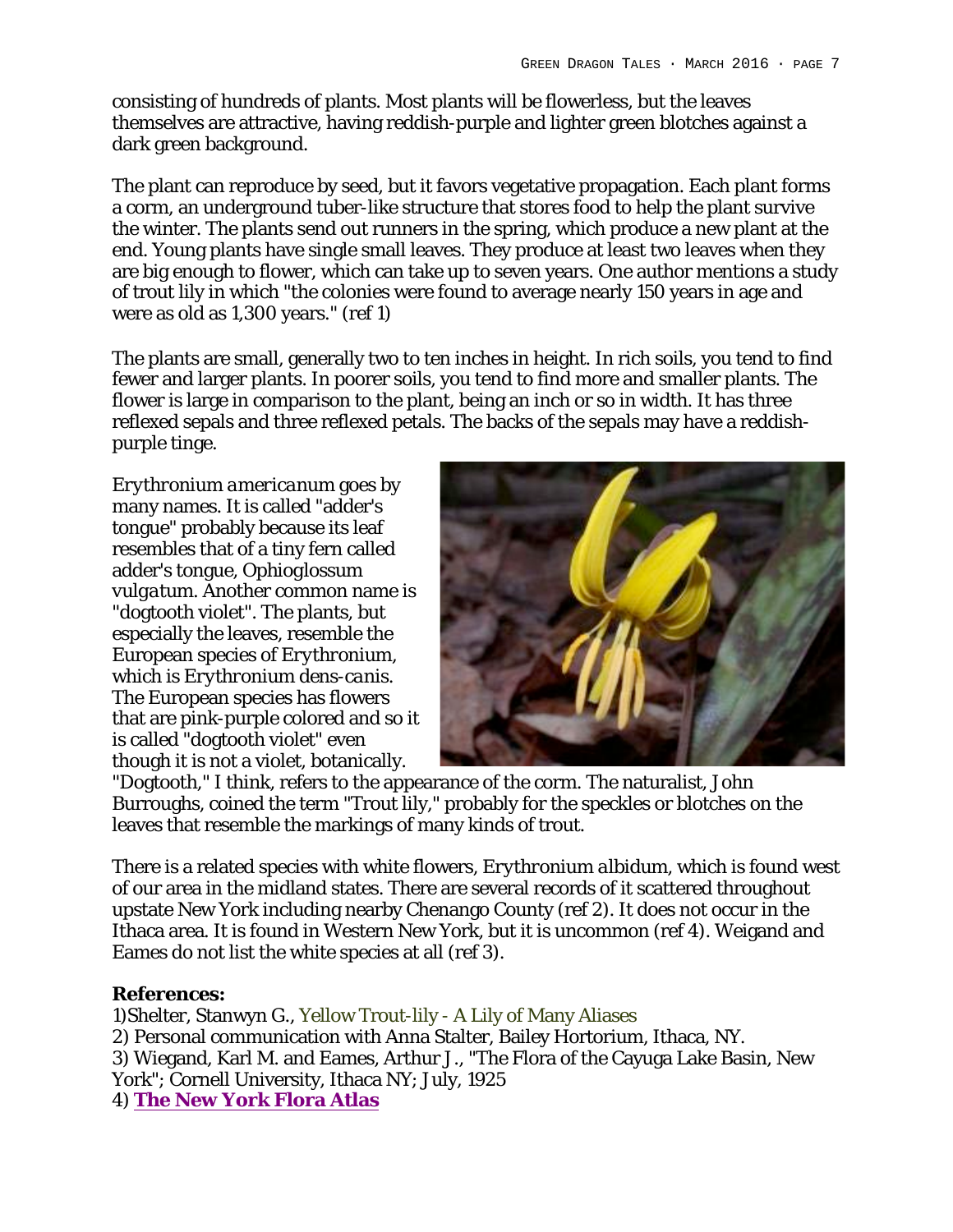# **TIME TO RENEW: 2016 CHAPTER MEMBERSHIP**

*Mary Stauble, Membership Coordinator*

If you have not renewed for 2016, you should do it now so you'll be eligible to purchase the plant-of-the-month! The renewal form is at **http://www.acnargs.org/join.pdf**. Your membership status is reported to you in the email with the newsletter link. Contact Mary Stauble at **mes2@cornell.edu** if you have any questions.

#### **NEWS FROM NATIONAL: SURPLUS SEED ROUND OPEN NOW**

NARGS' surplus seed round is now open through March 20. The "2015-2016 Surplus Round Seed List" page is here: **https://www.nargs.org/seed-exchange/seed-listsurplus** . The "Seed List Ordering" page link will be put under the SEEDEX dropdown menu.

The procedure for Surplus Seed online ordering is similar to the new Main round online ordering, except that you can request to receive up 100 packets (at \$5 per 20 packets). For ordering instructions please read the "2015 Online Ordering Information - Read First" page **https://www.nargs.org/surplus-ordering-information-read-first**.

The surplus seeds sell out quickly so we strongly recommend you choose MANY more seed numbers than the number of packets you wish to receive to ensure that the order fillers have enough seed numbers to choose from when filling your order. You should also check the Accept Substitute seeds box to ensure you receive the full number of packets you requested if your First and Second choices have sold out.

## **MORE NEWS FROM NATIONAL: VOLUNTEER NEEDED**

*Elizabeth Zander*

At the beginning of February our Drupal Webmaster for **nargs.org**, Daniel Dillon, resigned. Currently the site is being handled by our provider, Drupion.com. However we cannot afford this kind of expense for long. So we are looking for a new volunteer webmaster.

This job requires experience or a strong desire to learn Drupal 7 web management/development. Proficiency might include Git, Drush, HTML5, CSS, PHP, MySQL. JavaScript, and Adobe CS Suite a plus. Satisfactory history background check a must. Interested parties can apply to me: Elisabeth Zander: coptis@forecast1.com.

#### **BOOK REVIEW: UNDERSTANDING ALPINE TUNDRA**

*Carol Eichler, newsletter editor*

"The alpine tundra of the United States has never been described for an interested novice." So begins the preface to the 1972 book, *Land Above the Trees: A Guide to*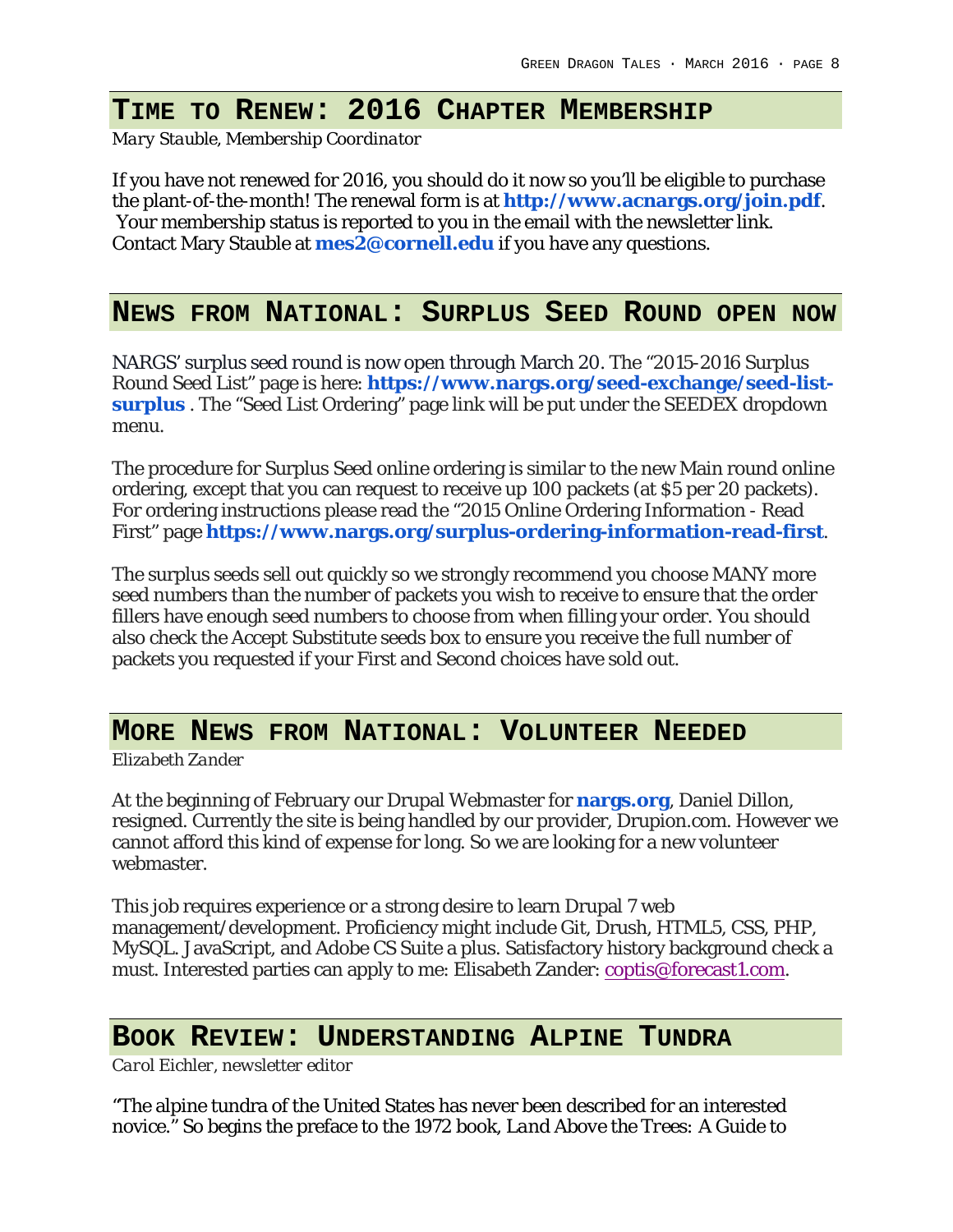*American Alpine Tundra* by Ann H. Zwinger and Beatrice E. Willard. With this book the two have attempted to fill this gap. (This is the "required reading" book mentioned by Lee Nelson at our Chapter's February meeting). The two authors make a great team – Zwinger, as artist and astute observer, describes the ecosystems within the alpine environment with poetic flair, while Willard, formally educated in the environmental sciences, seems to be the "fact checker." A bonus to readers is Zwinger's wonderful botanical line drawings that are riddled throughout the book.

You may recall at our meeting that Lee commented to the effect that to be a rock gardener requires understanding the ecosystems where plants survive. That's exactly what this book sets out to explain the various micro-environments – from the boulder fields to the talus and scree slopes to the alpine meadows, snow communities and wetlands. To each system they write about the plants and animals that have developed specialized adaptations. Part two of the book expands on specific tundra areas – all but one are out West, where most alpine regions exist. But I give the authors credit that they include a chapter on Mount Washington in New Hampshire, one of only a handful of

eastern mountaintops where true tundra exists.

I first read this book shortly after returning from the NARGS Conference in Colorado in 2010. Its descriptions gave explanation to my observations on the day trips we took to various alpine regions. The writers echo my sentiment completely when they state, "Alpine communities, at first glance, may seem a tangled, incoherent mixture of plant species. A slight rise, an area of disturbed earth, a boulder pulled out of a meadow turf, may make havoc of the homogenous characteristics one usually associates with lowland plant communities of



*Alpine environment with oxytropis, silene, tetraneuris acaulis var. caespitosa (goldflower) at Weston Pass, Colorado*

similar smallness. In the alpine region, one can sit in a gopher garden, rest one's feet in a fellfield and put a hand in a sedge meadow….The alpine tundra is a place of infinite enchantment."

The end of the book contains a 53-page table (and by its title, a "comprehensive" listing) of alpine plants contained within the continental U.S. along with information on their eco-community/habitat and U.S. and world distribution. These are wild species, some of which are to be found in our own rock gardens. We must come to accept the reality that many of these plants are next to impossible to grow here. Hard as we try to modify those elements with our control, the climatic conditions to be found in central New York cannot duplicate their native habitat. At least this book, in describing the different alpine environments, attempts to give us a "fighting chance."

A companion book, *Beyond the Aspen Grove*, this time written solely by Ann Zwinger (and I believe her first book resulting in a long career as natural history writer),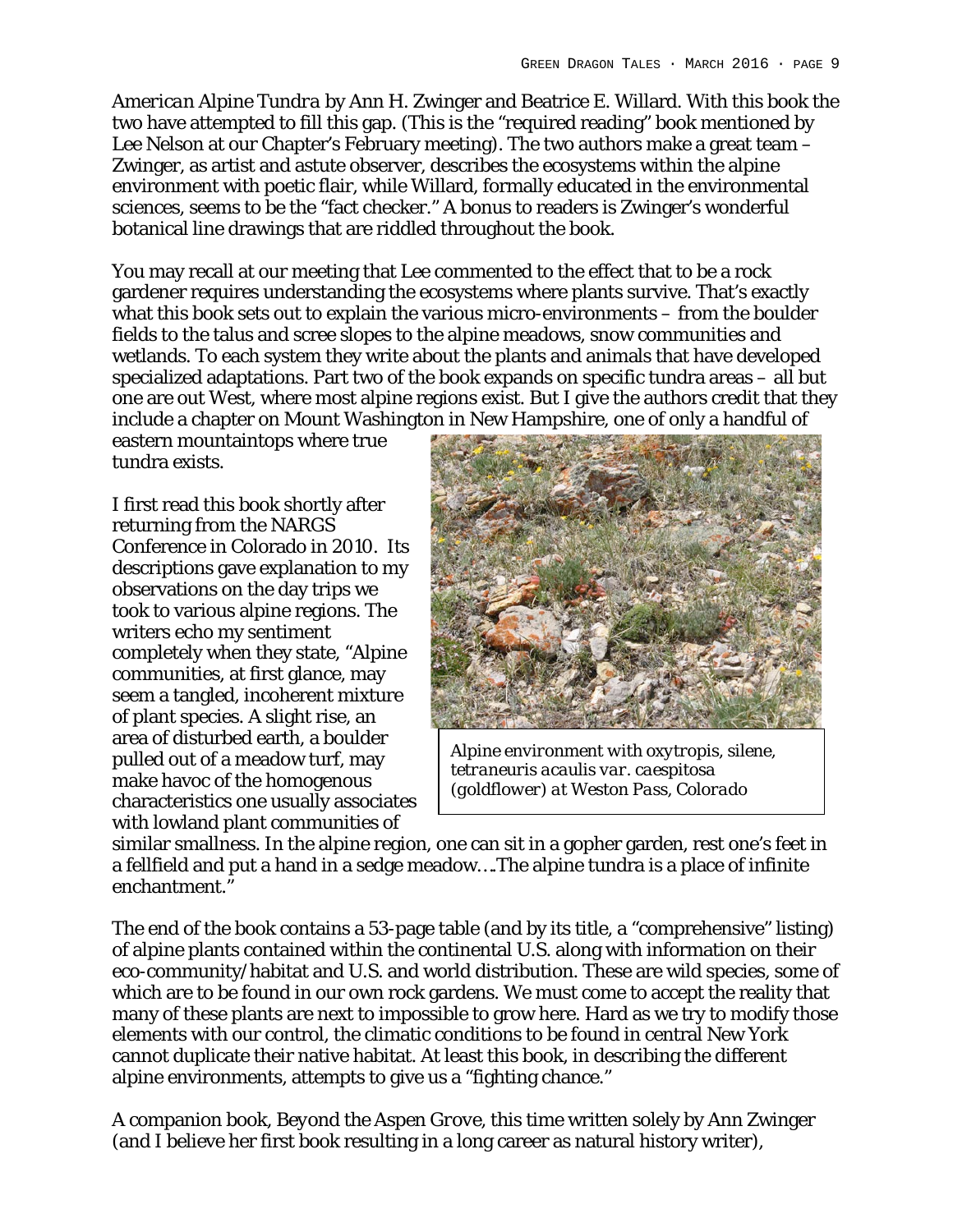documents the natural world at Constant Friendship, her family's seasonal retreat located at an elevation of 8,000 feet in the shadow of Pikes Peak. The land she describes is technically "montane" country and as such, makes this book a good preparatory assignment for NARGS' upcoming conference in Steamboat Springs.



*A boggy area w/shurbs (potentilla, willow, Pinon-Juniper woodlands. oak, Mountain mahogany and Sagebrush) & other woodies (douglas fir, pine, aspen), iris…*

Using the same keenness of observation and poetic prose, Zwinger walks us through her family's 40-acre property from its lake and streams to its meadow and woods. Montane country is land associated with mountains capable of supporting both herbaceous and woody plants within a landscape taller and lusher than is to be found in the harsher, and thus more stark, alpine tundra. (Returning from the tundra in 2010, we also enjoyed brief visits to montane regions as well)

If these two books don't make you yearn to pack your bags and travel to the mountains out west, I'm not sure what will.

## **MEMBERS' SHARE: BRIEF REVIEW**

*Nari Mistry, Program Chair*

The **Feb. 20 Members Share** meeting was very well attended. Everybody seemed to like the presentations and we hope to continue this tradition.

Our newest member Teresa Craighead spoke first, giving a nice pictorial account (and video clips) of a 200-mile walk coast-to-coast across northern England, showing flora and scenic views. Lee Nelson presented next showing some nice shots of English rockgarden displays and troughs.

We followed up with Carol Eichler on construction of her new crevice garden, which will give ample space and more for all the plants she has now in many troughs. Nari Mistry showed his recently constructed "Czech" crevice garden on a raised bed, showing new construction and blooms from 2015. (*As requested Nari's slide listing the stages of construction of his raised bed rock garden is included in this newsletter)*

Bill Plummer showed a few slides of his house and yard from 50 years ago when he and his wife first moved there and consequently before his many garden improvements. Pat Curran gave a 30-minute "rapid view" of plants in the Betty Ford Gardens in Vail, Colorado, plus some more Colorado wildflowers along the way.

*(Editor's Note: For me what was so great about each presentation was that each member was speaking from experience thus giving us the opportunity to exchange ideas and learn from each other. Thank you all for sharing!)*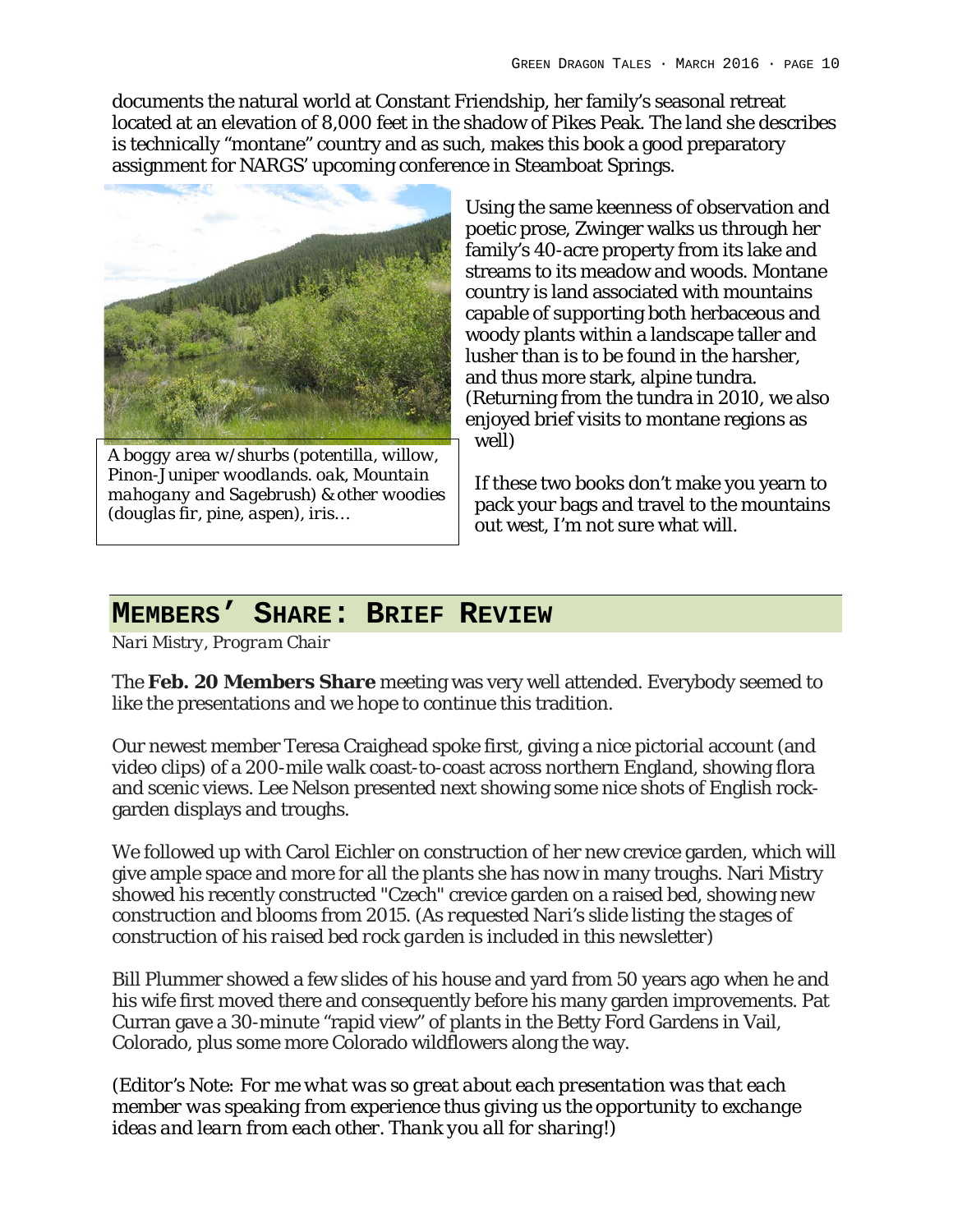

- Excavate to  $\neg 6$ " (clayey soil); lay construction-grade weed cloth
- Add coarse stones & rubble, about 2" deep
- Pile a mound of #1 round stone (1/2 -3/4" dia), NOT sharp edged
- Build up exterior walls ~12" high on grade level, [ ~18" total depth ]
- Spread #1 stone to within 2" of top of wall
- Place large & small boulders to form miniature landscape & crevices
- . Fill top 2" layer around stones with soil mixture of equal parts of :
	- coarse sand (limestone, from quarry)
	- Turface (fired clay pellets)
	- Low-nutrient soil mix (From GreenTree)
- Cover with pea gravel mulch  $\sim$ 1/2" deep & allow to settle for a few weeks
- Fill crevices with the same soil mixture, only when planting
- Add rocks to landscape to create more crevices & basins

CONSTRUCTION OF THE RAISED BED (October 2013)

*Nari's steps to constructing a rock garden*

# **UPCOMING 2016 ACNARGS PROGRAMS**

*Mark your calendars! Unless otherwise specified, all local events start with a brown bag lunch at noon with the program following at 1 pm, and take place at the renovated Whetzel Room, 404 Plant Science Building, Cornell University, Ithaca, NY.*

**March 19:** Lee Nelson, English Country Gardens

**April 16:** Elisabeth Zander, NARGS Recording Secretary and Officer, Berkshire Chapter. Two talks: 1) Scottish and Welsh Gardens; 2) Daphnes

**May 14**: Our biggest plant sale/fundraiser of the year at the annual Garden Fair, Ithaca; sponsored by Cooperative Extension

**June 23-27:** "Steppe to Alpines: A Higher State," NARGS National Conference and Annual Meeting in Denver and Steamboat Springs; sponsored by Rocky Mountain Chapter. Registration is open and filling up quickly. Go to **2016 NARGS Annual Meeting** for more info

**September 17:** Teri Dunn Chace, "Seeing Flowers: All about Flowers, Plant Families and Pollination," based on her best-selling book *Seeing Flowers*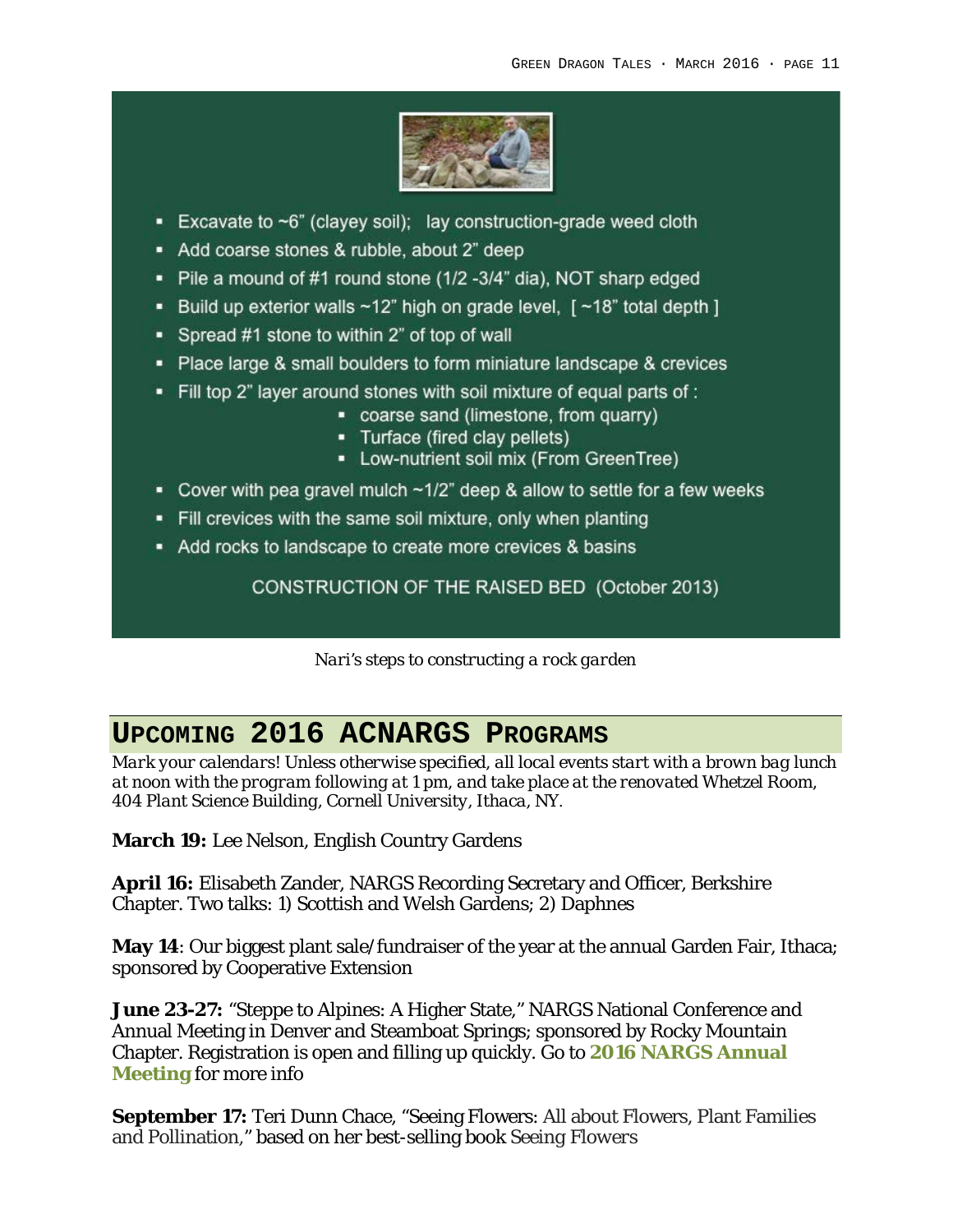**Oct.15:** Jill M. Nicolaus, critterolost, author, and writer-contributor to Dave's Garden website. Topic to be announced

**Nov.12:** Elizabeth Lawson, Primroses

*As we learn more details of these meetings they will be included in future newsletters, our blog, acnargs.blogspot.com, and our Facebook page, http://www.facebook.com/acnargs.*

#### **CALENDAR OF SELECT GARDEN EVENTS**

*To have a garden event in your area listed send all pertinent information to Carol Eichler at carolithaca@gmail.com*

**March 7:** Getting Started with Nut Trees, 6:30-8:30 pm, Tompkins CCE. Fee

**March 16:** Seed Starting for Beginners, 6:30-8:30 pm, Tompkins CCE. Fee

**March 16:** MAGICAL MUSHROOMS, MISCHIEVOUS MOLDS, George Hudler, Cornell Professor, 7 pm, sponsored by Finger Lakes Native Plant Society, 7 pm. at the Unitarian Church annex

**March 20:** Seedy Sunday, 11am-3 pm, Tompkins CCE. Fee

**March 23:** Spring Propagation of Fruit Plants, 6:30-8:30 pm, Tompkins CCE. Fee

**March 30:** Getting Started with Vegetable Gardening**,** 6:30-8:30 pm, Tompkins CCE. Fee

**April 2 (rain date April 3):** Fruit Tree Pruning and Grafting**,** 10am-12noon, Indian Creek Orchard, sponsored by Tompkins CCE. Fee

**April 6:** Gardening for Native Pollinators, 6:30-8:30 pm, Tompkins CCE. Fee

**April 16 (rain date April 17):** Fruit Tree Pruning II, 10am-12noon, Indian Creek Orchard, sponsored by Tompkins CCE. Fee

**April 20:** Which Vegetables to Grow? 6:30-8:30 pm, Tompkins CCE, Fee

**April 20:** Wild Violets of New York, Arieh Tal, sponsored by Finger Lakes Native Plant Society, 7 pm. at the Unitarian Church annex

**April 27:** Easy Care Roses, 6:30-8:30 pm, Tompkins CCE, Fee

**April 28:** Banking on the Rain: Rain Barrels and Rain Gardens, 6:30-8:30 pm, Tompkins CCE, Fee

**May 2:** Dividing Daylilies and Other Perennials, 6:00-8:00 pm, Tompkins CCE Rain or shine (indoors if wet). Fee: \$10. Limited to 15 participants; *prepayment required*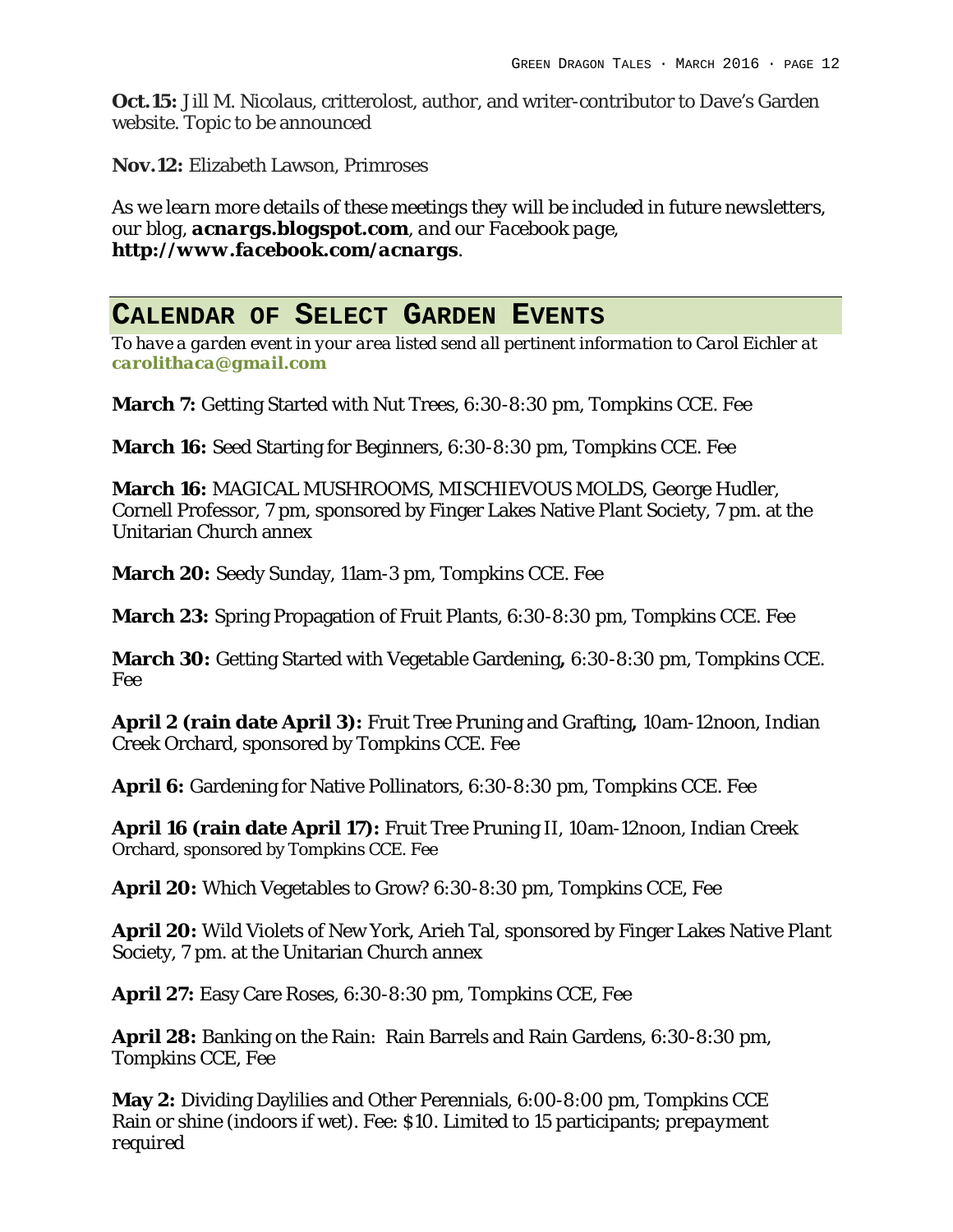**May 14:** Garden Fair Plant Sale, sponsored by Tompkins County CCE Master Gardeners

**May 18:** Hemlock Woolly Adelgid – film and local intervention efforts, sponsored by Finger Lakes Native Plant Society, 7 pm. at the Unitarian Church annex

**May 25:** The Partial Shade Garden, 6:30-8:30 pm, Tompkins CCE. Fee

**June 1:** Trees and Shrubs for Difficult Sites, 6:30-8:30 pm, Tompkins CCE. Fee

**June 18:** Sycamore Hill Gardens Garden tour, probably 10-4. Fundraiser. Fee

**June 19:** Southern Cayuga Garden Club Garden, 1-4 pm, Aurora area. Fundraiser. Fee

**June 23-25:** American Conifer Society's National Conference, Newark, Ohio. Info at **www.conifersociety.org**

**August 6:** Tompkins County Open Garden Day

**August 12-13:** American Conifer Society's Northeast Regional Meeting, Keene, New Hampshire. Info at **www.conifersociety.org**

Finger Lakes Native Plant Society also schedule **Plant Walks** that meet at different times and locations. Topics vary from wildflowers to lichens to winter twig ID. For more information, call Anna Stalter (607) 379-0924 or Susanne Lorbeer at (607) 257-0835

## **ABOUT US - ACNARGS**

We are an all-volunteer organization and one of thirty-eight NARGS affiliated chapters active in North America. Our annual Chapter activities include 6 program-speaker meetings, the Green Dragon newsletter, web and Facebook pages, garden visits, overnight garden trips, hands-on workshops, and 3 plant sales a year. Our meetings are informal, friendly gatherings that provide a wealth of information and offer a source for unusual plants, plus the opportunity to be inspired by other gardeners. The public is always welcome.

Chapter membership starts at \$10 a year based on the calendar year. Membership includes these benefits: newsletter sent to you electronically (or option by mail for an extra fee), opportunity to travel on our planned overnight garden trips, and plant sale discounts and member only sales, including Plant-of-the-Month sales. Download a membership form here: **http://www.acnargs.org/join.pdf**).

#### **ABOUT NARGS NATIONAL**

NARGS National is our parent organization: We encourage you to join (online at **www.nargs.org**) for only \$40 a year. Benefits include a seed exchange, a quarterly publication, and an on-line web site featuring an archive of past publications, a chat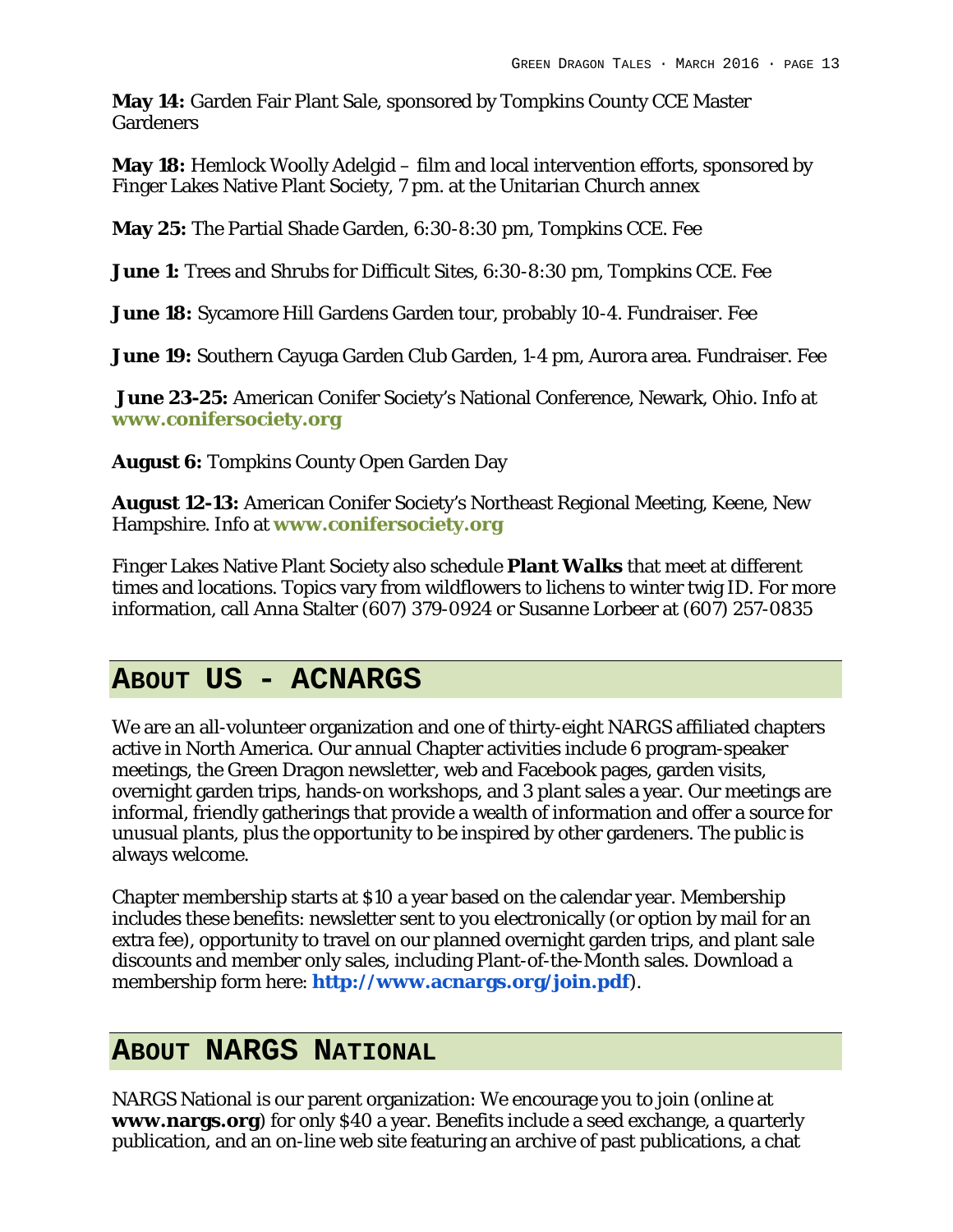forum and a

horticultural encyclopedia. NARGS National also conducts winter study weekends and holds

its Annual Meeting in interesting places where attendees have the opportunity to visit gardens, and take field trips, often to alpine areas, as well as hear talks by outstanding plants people from around the world.

## **RESPONSIBLE PEOPLE/2014 BOARD MEMBERS**

*If you want to volunteer, we'd love to hear from you!*

Chair: John Gilrein, **basecamp@alum.syracuse.edu** Program: Nari Mistry, **nbm2@cornell.edu** Program Committee Members: **Could this be you?** Secretary: Mary Stauble, **mes2@cornell.edu** Treasurer: BZ Marranca, **mmm10@cornell.edu** Plant Sales Chair: David Mitchell, **dwm23@cornell.edu. Seeking a Co-Chair for 2016 to work alongside David…Why not you?** Plant Sales Committee Members: Michael Loos, BZ Marranca, Carol Eichler Plant of the Month: John Gilrein, **basecamp@alum.syracuse.edu** Membership: Mary Stauble, **mes2@cornell.edu** New Member Hospitality: Terry Humphries, **terryehumphries@gmail.com** Newsletter Editor: Carol Eichler **carolithaca@gmail.com** Newsletter Assistant: Pat Curran, **pc21@cornell.edu** Webmaster, Program Tech: Craig Cramer, **cdcramer@gmail.com**

#### **GREEN DRAGON TALES**

Published eight times a year (Jan/Feb., March, April, May/June, July/Aug., Sept., Oct. Nov./Dec.). Submit articles by the fourth Friday of the month preceding publication to Carol Eichler, **carolithaca@gmail.com**. Note: The next issue of *The Green Dragon* will be our April 2016 issue. The newsletter is always posted and printable each month on our website: **www.acnargs.org**

**PHOTO OF THE MONTH**

Tired of Winter? Here's a photo of spring in Routt County, Colorado. We hope to see you at the 2016 NARGS Annual meeting in Denver and Steamboat Springs in June. Online registration is open now at **https://www.nargs.org/steamboat-springsregistration**.

*Editor's Note: If you are planning to attend the Conference/Annual meeting, as I am, contact me at carolithaca@gmail.com. We may or may not be able to coordinate and pool our resources. I am planning to rent a car and drive from Denver to Steamboat Springs which leaves open the possibility of some side stops "on the way" to and from Steamboat Springs (the Betty Ford Alpine Garden being one). If it works out, I'd be happy to have company.*